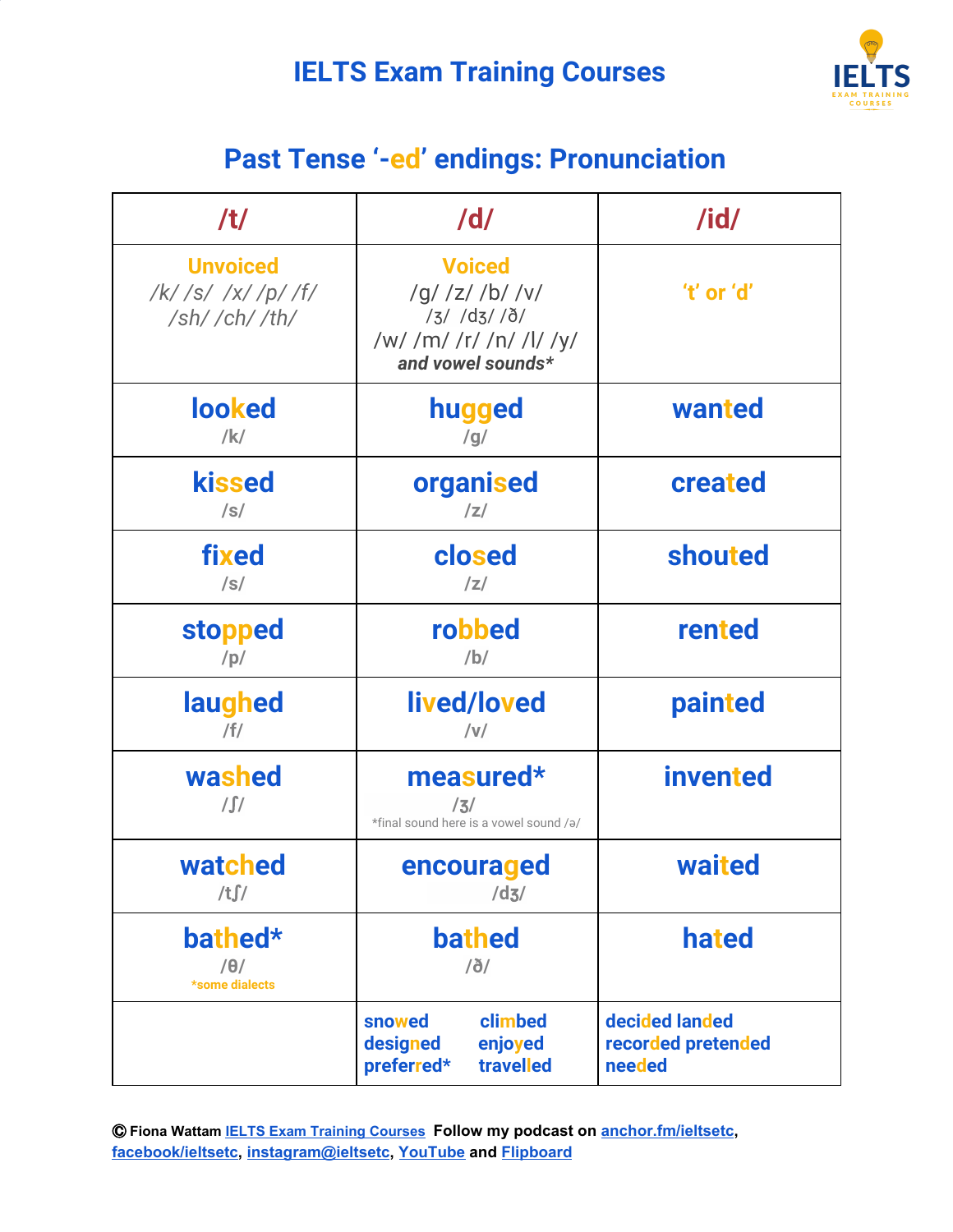## **IELTS Exam Training Courses**



| /t/                       | /d/                                                                   | $\overline{I}$                                |
|---------------------------|-----------------------------------------------------------------------|-----------------------------------------------|
| asked<br>walked<br>talked | advised excused pleased<br>refused raised proposed<br>buzzed realized | accepted anticipated<br>appointed appreciated |
| worked                    |                                                                       | benefitted                                    |
| liked                     | arranged changed                                                      |                                               |
| booked                    | cancelled dialled<br>called                                           | collected completed created                   |
| cooked                    | filled smiled controlled                                              | distributed elected                           |
| checked                   | cooled travelled pulled                                               |                                               |
| looked<br>parked          | sailed doubled handled<br>enabled mailed                              | estimated exaggerated<br>expected floated     |
| thanked                   |                                                                       | graduated heated                              |
| picked                    | trained explained owned                                               |                                               |
| increased                 | burned cleaned earned                                                 | imitated insisted                             |
| introduced                | joined planned happened                                               | interested invented                           |
| missed                    | opened mentioned imagined                                             | invited irrigated                             |
| danced                    | returned drained                                                      | lasted omitted                                |
| discussed                 |                                                                       |                                               |
| dressed<br>guessed        | seemed named assumed<br>performed confirmed                           | painted participated<br>polluted predicted    |
| introduced                | shaved served improved                                                | presented suggested                           |
| passed                    | believed saved moved                                                  |                                               |
| practised                 | removed proved received                                               | rented repeated                               |
| produced                  | reserved loved preserved                                              | represented respected                         |
| promised                  | showed borrowed followed                                              | rested started                                |
| pronounced                | flowed owed                                                           |                                               |
| released                  | belonged described                                                    |                                               |
| established               | <b>Vowel sounds</b>                                                   | added                                         |
| finished                  | answered appeared                                                     | demanded                                      |
| published                 | conquered considered                                                  | depended                                      |
| pushed                    | covered delivered                                                     | ended                                         |
| wished                    | differed disappeared<br>gathered entered                              | exploded<br>included                          |
| coughed                   | offered ordered                                                       | landed                                        |
| photographed              | preferred prepared                                                    | needed                                        |
|                           | referred remembered                                                   | crowded                                       |
| developed helped hoped    | repaired required                                                     | provided                                      |
| shopped hopped typed      | applied carried copied                                                | recommended                                   |
|                           | hurried satisfied tied replied                                        | reminded                                      |
| reached watched           | destroyed played stayed<br>agreed continued                           | sounded                                       |

Ⓒ **Fiona Wattam [IELTS Exam Training Courses](https://www.ieltsetc.com/) Follow my podcast on [anchor.fm/ieltsetc,](https://anchor.fm/ieltsetc) [facebook/ieltsetc](https://www.facebook.com/groups/528060717568309/), [instagram@ieltsetc](https://www.instagram.com/ieltsetc/), [YouTube](https://www.youtube.com/channel/UC1tn5rRqHkjO2YWZ_MWwvZw) and [Flipboard](https://flipboard.com/@FionaWattam)**